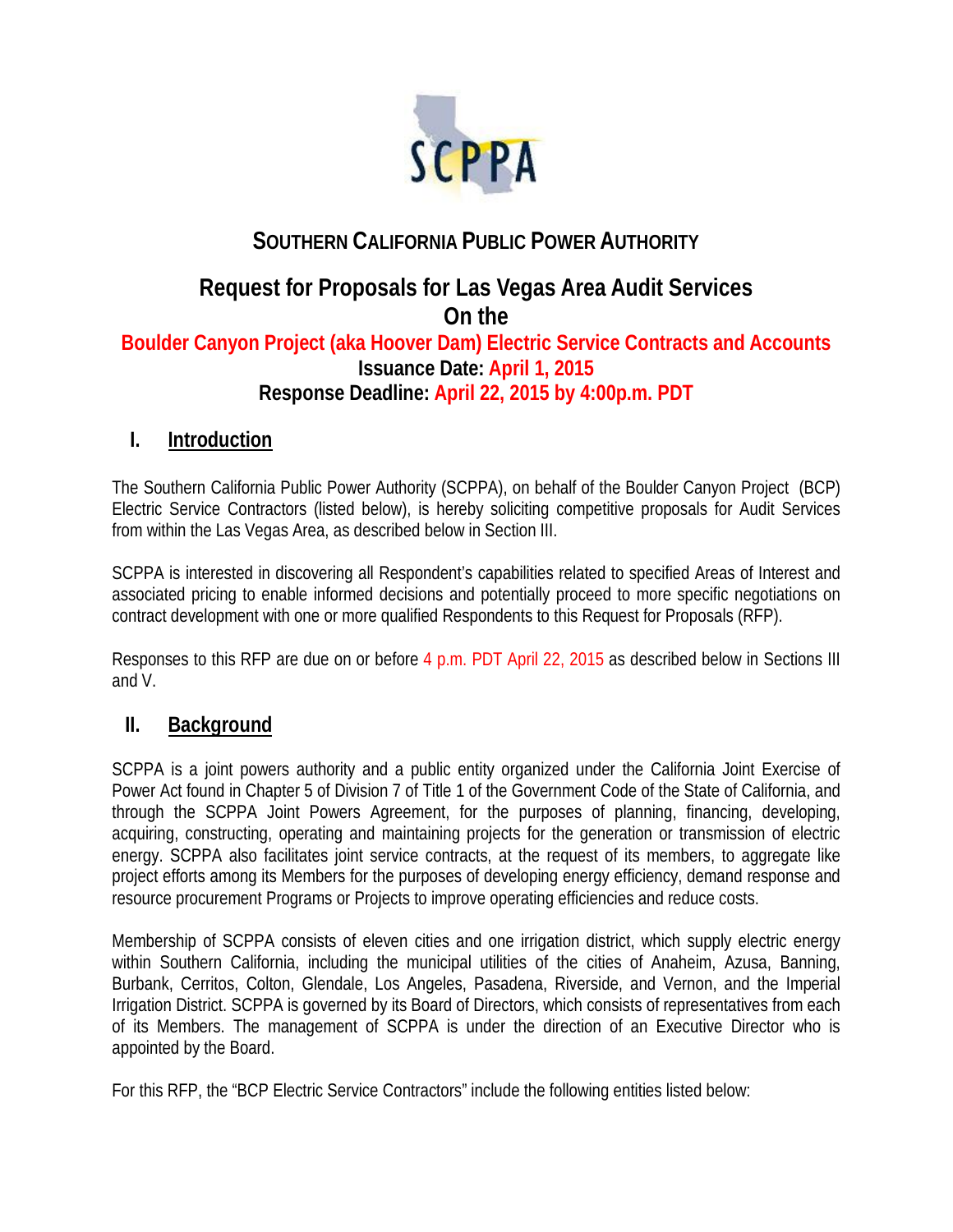- **SCPPA Members**: The California cities of Anaheim, Azusa, Banning, Burbank, Colton, Glendale, Los Angeles, Pasadena, Riverside, and Vernon.
- **Non-SCPPA Participants:** The Metropolitan Water District of Southern California, Southern California Edison, Arizona Power Authority, Colorado River Commission of Nevada and City of Boulder City, Nevada.

Refer to Exhibit 1 for background information on authorizing legislation, the BCP, agreements and financial data.

The audit results from any service contract entered into by SCPPA pursuant to this RFP will be utilized directly by the BCP Electric Service Contractors to support their respective management needs in anticipation of the September 30, 2017, expiration of the existing BCP Electric Service Contracts. The service and work products during the term of the audit will be ordered and approved directly by one or more individuals, or an audit subcommittee, designated by the BCP Electric Service Contractors. Invoicing, billing and payments pursuant to the audit will be administered through SCPPA.

## **III. Scope of Services**

The BCP Electric Service Contractors have expressed an interest in obtaining Las Vegas Area Audit Services to meet the needs of their constituents in preparation of the September 30, 2017 termination of the existing BCP Electric Service Contracts. Listed below are two agreements for audit services review which are available to download at site: <http://www.usbr.gov/lc/region/programs/bouldercanyon.html>

1. For the purposes of this audit, only one BCP Electric Service Contract will be reviewed (as it represents essentially the same language as the remaining fourteen individual BCP Electric Service Contracts which expire September 30, 2017):

*Contract, Contract No. DE-MS65-86WP39579 between United States Department of Energy Western Area Power Administration Boulder Canyon Project and The State of Nevada and its Colorado River Commission for Electric Service (BCP Electric Service Contract).*

2. The Boulder Canyon Project *Implementation Agreement, Contract No. 95-PAO-10616, between United States Department of Energy Western Area Power Administration and United States Department of the Interior Bureau of Reclamation and Boulder Canyon Project Electric Service Contractors* (BCPIA). This BCPIA was originally established in 1995 to resolve eleven controversial issues related to the administration of the BCP Electric Service Contracts as represented above. The BCPIA's term and associated BCPIA resolutions continue beyond September 30, 2017.

In preparation of the close out of the BCP Electric Service Contracts, the Agreed Upon Procedures are listed below. The BCP Electric Service Contractors and the two federal agency signatories are negotiating a new set of BCP Electric Service Contracts which will include some new contractors (New Schedule D Contractors) in accordance with the Hoover Power Allocation Act of 2011. The Respondent shall examine Bureau's and the Western Area Power Administration (Western) Lower Colorado Region's annual financial information or records for the federal Fiscal Years 1995 through 2015 (Oct. 1-Sep. 30) in accordance with generally accepted auditing standards promulgated by the American Institute of Certified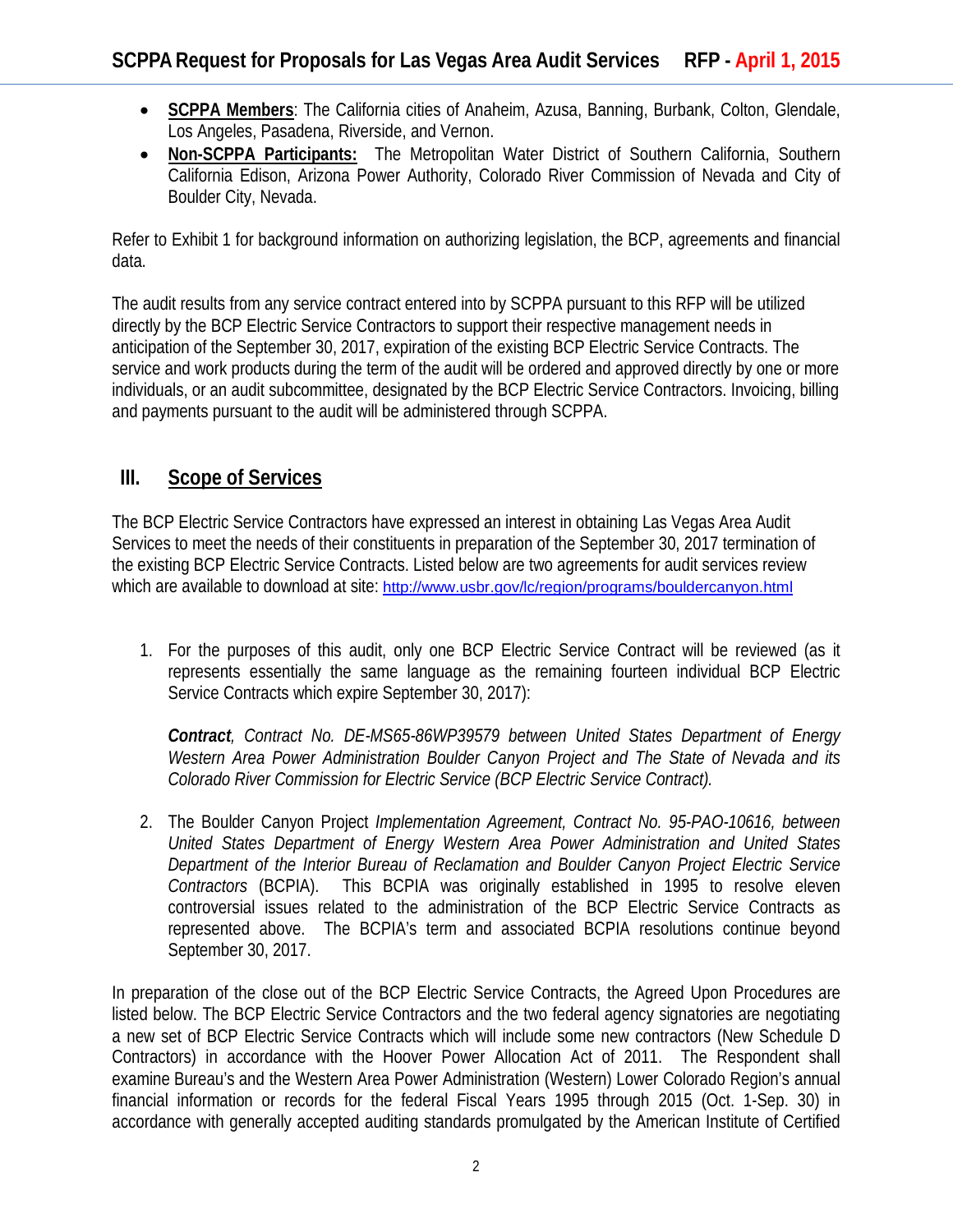Public Accountants, Government Auditing Standards promulgated by the Comptroller General of the United States, and any other audit principles relevant to public agencies in the State of Nevada, as outlined in the Agreed Upon Procedures.

### **IV. Agreed Upon Procedures**

- 1. Research, reconcile, analyze and prepare a report regarding replacements and repayable advances. Specific efforts should be employed to ensure completeness and accuracy in accordance with BCPIA and associated resolutions.
- 2. Prepare a comprehensive report of the cash balances as of September 30, 2015 and research and determine any requirements of those funds as well as sources of funds, i.e., working capital fund advance, retirement funds, operating amounts and determine which funds can/should be returned to the BCP Electric Service Contractors.
- 3. Research, reconcile, analyze and prepare a report regarding principle and interest payments related to long term debt. Specific efforts should be employed to ensure amounts have been calculated and paid in accordance with the BCPIA and associated resolutions.
- 4. Research, reconcile, analyze and prepare a report regarding obligated fund balances as of September 30, 2015. Develop a procedure/process for New Schedule D Contractors to fund an appropriate share of existing obligated fund balances as of October 1, 2017 when new BCP Electric Service Contracts are to commence.
- 5. Research, reconcile, analyze and prepare a report regarding uprating credits and determine remaining balances. Specifically determine outstanding credits or liabilities for each contractor and prepare a forecast of principal uprating payments to ensure compliance with the BCPIA through September 30, 2017.
- 6. Analyze and determine the appropriateness of processes and costs allocated to the BCP for multi-project costs.
- 7. Research and confirm the contractors have not incurred any costs related to the Hoover By-Pass Bridge through the BCP rate process.
- 8. Research, reconcile, analyze and prepare a report regarding the assessment of surplus revenues as described in the Hoover Power Plant Act of 1984. These revenues are more specifically identified in the Act as 4 ½ mills per KWh for purchasers within the State of Arizona and 2 ½ mills per KWh for the purchasers in the States of California and Nevada.
- 9. Research, reconcile, analyze and prepare a report regarding the Power Repayment System Study (PRSS). Include analysis of internal fiscal controls and project financial statements for both federal agencies that are signatories to the agreements in Section III.
- 10. Establish procedures for transition to the new BCP Electric Service Contracts effective October 1, 2017 for funds management between the existing contractors' contributions to cash accounts, obligations, debt, working capital fund advances and operating amounts to the establishment of New Schedule D Contractors funding requirements for the BCP.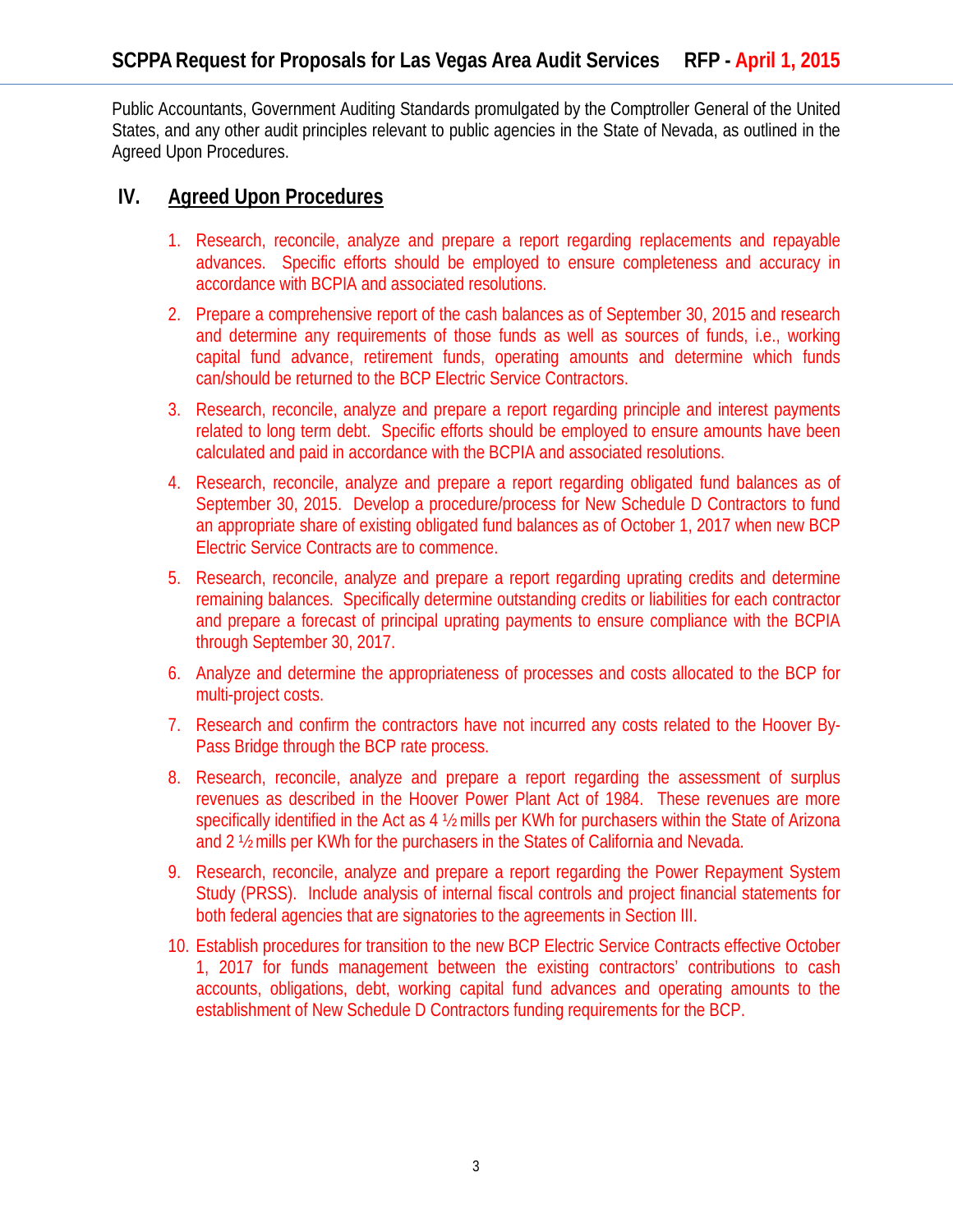# **Tentative Timeline / Schedule\***

| <b>SCPPA RFP for Las Vegas Area Audit Services Selection Process</b> |                               |
|----------------------------------------------------------------------|-------------------------------|
| <b>Schedule of Requirements</b>                                      | Target Date(s)                |
| <b>Issue RFP</b>                                                     | April 1, 2015                 |
| Pre Award Conference                                                 | April 6, 2015                 |
| Responses Due                                                        | 4 p.m. PDT April 22, 2015     |
| Review of Responses                                                  | April 23, 2015 - May 21, 2015 |
| Interviews (if necessary)                                            | Week of May 11-15, 2015       |
| Selection of Respondent(s)                                           | May 22, 2015                  |

**\***Timeline/Schedule is subject to change.

# **V. Proposal Submission Required Elements**

#### **1. Transmittal Letter Content:**

- a. A brief statement of the Respondent's understanding of the work to be done and commitment to perform the work as scheduled, including:
	- i) statement of work specifications; and
	- ii) reference to any proposed contractual terms and conditions required by the Respondent; and
	- iii) a summary of exceptions taken to the RFP requirements; and
	- iv) any and all expectations from SCPPA including, but not limited to: requirements definitions, strategy refinement, and staffing requirements to support the proposed project or program implementation.
- b. An officer authorized to bind must sign the proposal on behalf of the Respondent and must include the following declarations on the transmittal letter:

"This proposal is genuine, and not sham or collusive, nor made in the interest or in behalf of any person not herein named; the Respondent has not directly or indirectly induced or solicited any other Respondent to put in a sham bid, or any other person, firm or corporation to refrain from submitting a proposal; and the Respondent has not in any manner sought by collusion to secure for themselves an advantage over any other Respondent."

- **2. Respondent Information**: Respondent shall be an established CPA firm licensed in Nevada providing the type of services requested under this solicitation for over five years, and shall have conducted these types of services with the past year.
- **3.** Provide legal name of Company or Individual, physical street address, the name(s) and title(s) of the individual(s) authorized to represent the Respondent, including telephone number(s) and email address(es).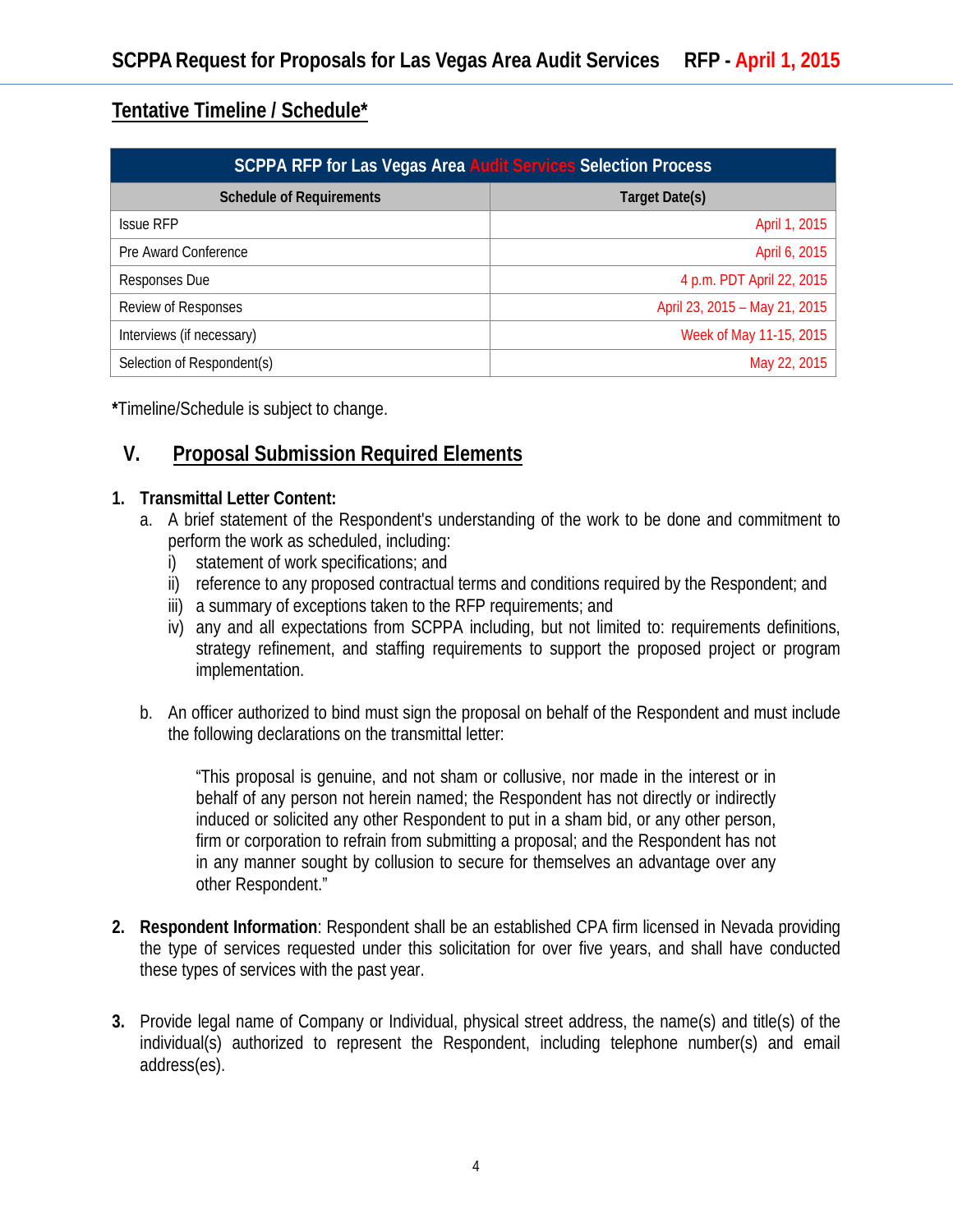- **4.** To minimize travel and lodging expenses, the Respondent must have an office within a 75 mile radius of the United States Bureau of Reclamation's Lower Colorado Regional Offices located at 500 Fir Street, Boulder City, Nevada 89005-2403. **Any RFPs submitted with a business address beyond this 75 mile radius will be rejected**.
- **5. Proposal:** Proposals must include a description of the proposed project or program, how it meets (or does not meet) each of the objectives of this RFP, and a detailed description addressing all of the Section III: Scope of Services and Section IV: Agreed Upon Procedures. Respondents may also include additional services, products, tasks, task elements and/or functions that may not be part of or included in the RFP, but are deemed by the Respondent to be pertinent and potentially valuable to SCPPA or the BCP Electric Service Contractors. SCPPA will have full discretionary authority to consider, accept and/or reject without cause such supplemental information that is not directly requested, included in or made part of the RFP.
- **6. Fees:** The Firm Fixed Price Agreement in all Proposals should be made based on good faith estimates of the requirements defined in this RFP. Please include all necessary details of specific examples or estimates of the total bid cost. No hourly rates, time and material pricing proposals will be accepted.

**Fees for scope changes:** The BCP Electric Service Contractors do not expect any additional audit work beyond the scope specified in the RFP, However, if any additional audit work is requested by the BCP Electric Service Contractors, the fees may be based either upon a negotiated lump sum or a time and materials basis. Respondent shall submit a list of its labor rates and fees, which will be included in the contract.

- **7. Experience:** Respondent shall clearly identify project participants and management team, including:
	- a. Describe your firm's experience as may be applicable to this RFP, your organizational structure, management qualifications, and other contract related qualifications, including number of years firm has been in business.
	- b. Specify key employees and describe their qualifications, experience and duties related to this RFP, including the office location(s) where work will be performed, in addition to the physical street address referenced above.
	- c. Provide a commitment statement for the retention and use of key employees as proposed, their availability to initiate and sustain the proposal, as well as planned supplemental employees if key personnel are not available to assure project delivery.
	- d. State whether Respondent will use subcontractors to perform services pursuant to the contract. Should the use of subcontractors be offered, the Respondent shall provide the same assurances of competence for the subcontractor, plus the demonstrated ability to manage and supervise the subcontracted work. Subcontractors shall not be allowed to further subcontract with others for work. The provisions of any contract resulting from this RFP shall apply to all subcontractors in the same manner as to the Respondent.
	- e. Respondent shall indicate any and all pending litigation that could affect the viability of Respondent's proposal, continuance of existing contracts, operation or financial stability.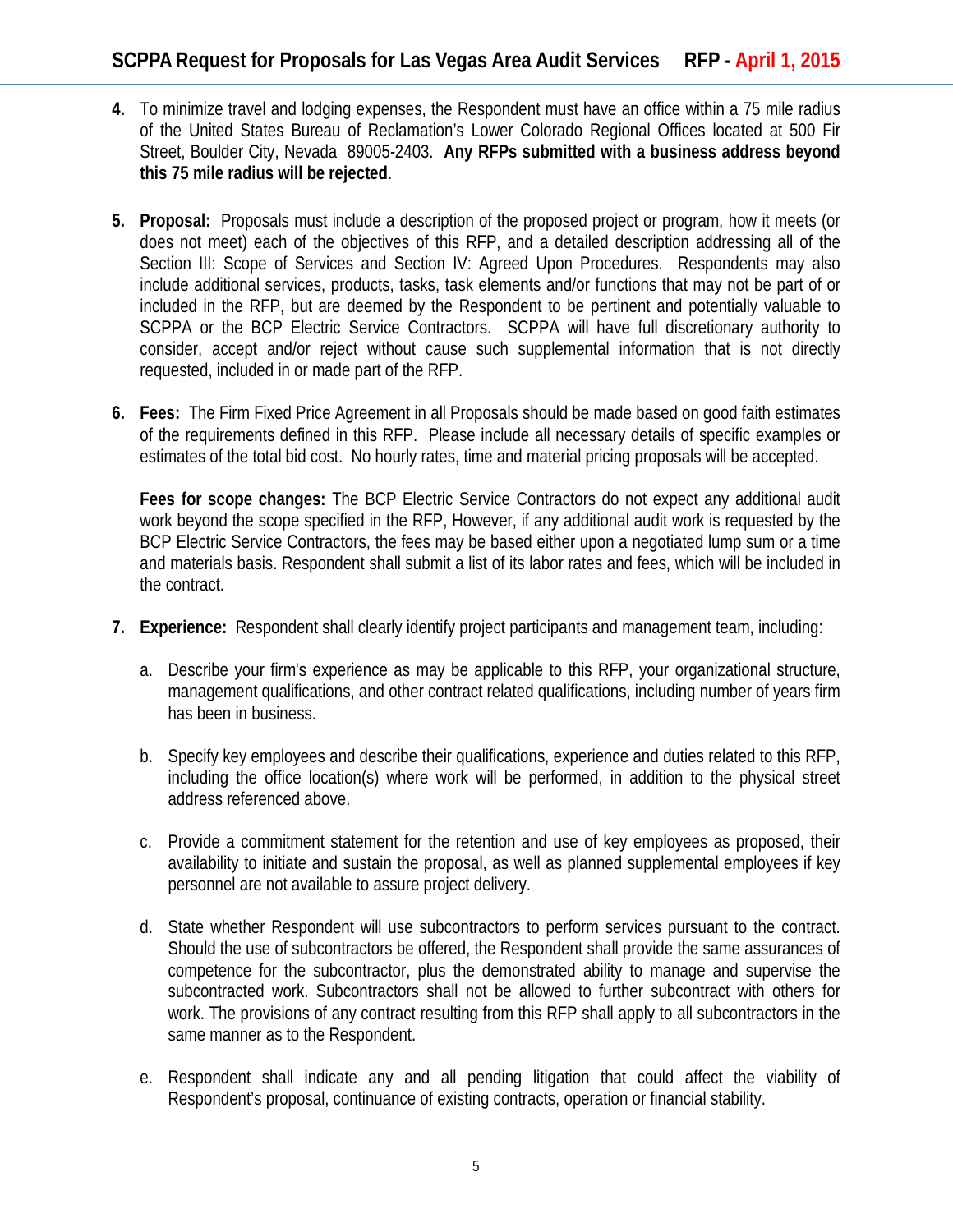#### **8. References:**

- a. Describe whether the Respondent has, within the last five (5) years, rendered any service to SCPPA, to any of SCPPA's Members, BCP Electric Service Contractors, the United States Bureau of Reclamation's Lower Colorado Region, or the United States Department of Energy Western Area Power Administration Desert Southwest Region either as a contractor or subcontractor, either under the current Respondent's name or any other name or organization. If so, please provide details (status as prime or subcontractor, brief description of the contract, contract start and end date, the contract administrator name, and total actual contract expenditures).
- b. If the Respondent has not rendered any service within the last five (5) years to SCPPA, BCP Electric Service Contractors, the United States Bureau of Reclamation's Lower Colorado Region, or the United States Department of Energy Western Area Power Administration Desert Southwest Region, then please provide references over that period with the details described above including the counterparty for which services were provided.
- c. Identify existing related or relevant projects or programs which Respondent developed and/or operates that would demonstrate Respondent's capabilities in this area.
- d. Describe relevant program development and implementation experience, approach, and provide a list of references for similar projects completed.

## **VI. Proposal Submission Delivery Requirements**

An initial Respondents' conference for interested parties and potential Respondents to ask questions related to this RFP will be held on April 6, 2015 at 9:00 am at the Bureau of Reclamation Lower Colorado Region Regional Training Office Building, room #128, 100 Date Street, Boulder City, NV 89006. Please contact Rick Leavitt, CPA at 702-293-8457 prior to attending and to receive a call-in number for teleconference.

One (1) hard copy of your response, including a transmittal letter of authentic offer with wet-ink authority signature, and any supporting documentation should be delivered no later than 4:00 pm PDT on April 22, 2015 to:

> Southern California Public Power Authority RFP: Boulder Canyon Project (aka Hoover Dam) Electric Service Contracts and Accounts Attention: Katherine Ellis 1160 Nicole Court Glendora, California 91740

One (1) electronic copy of your proposal should also be delivered to the address above, preferably on a CD or USB flash drive, or alternatively e-mailed to [kellis@scppa.org](mailto:shomer@scppa.org) no later than the time and date referenced above.

No contact should be made with the Board of Directors, committees or working group representatives, or SCPPA Members or BCP Electric Service Contractors concerning this RFP.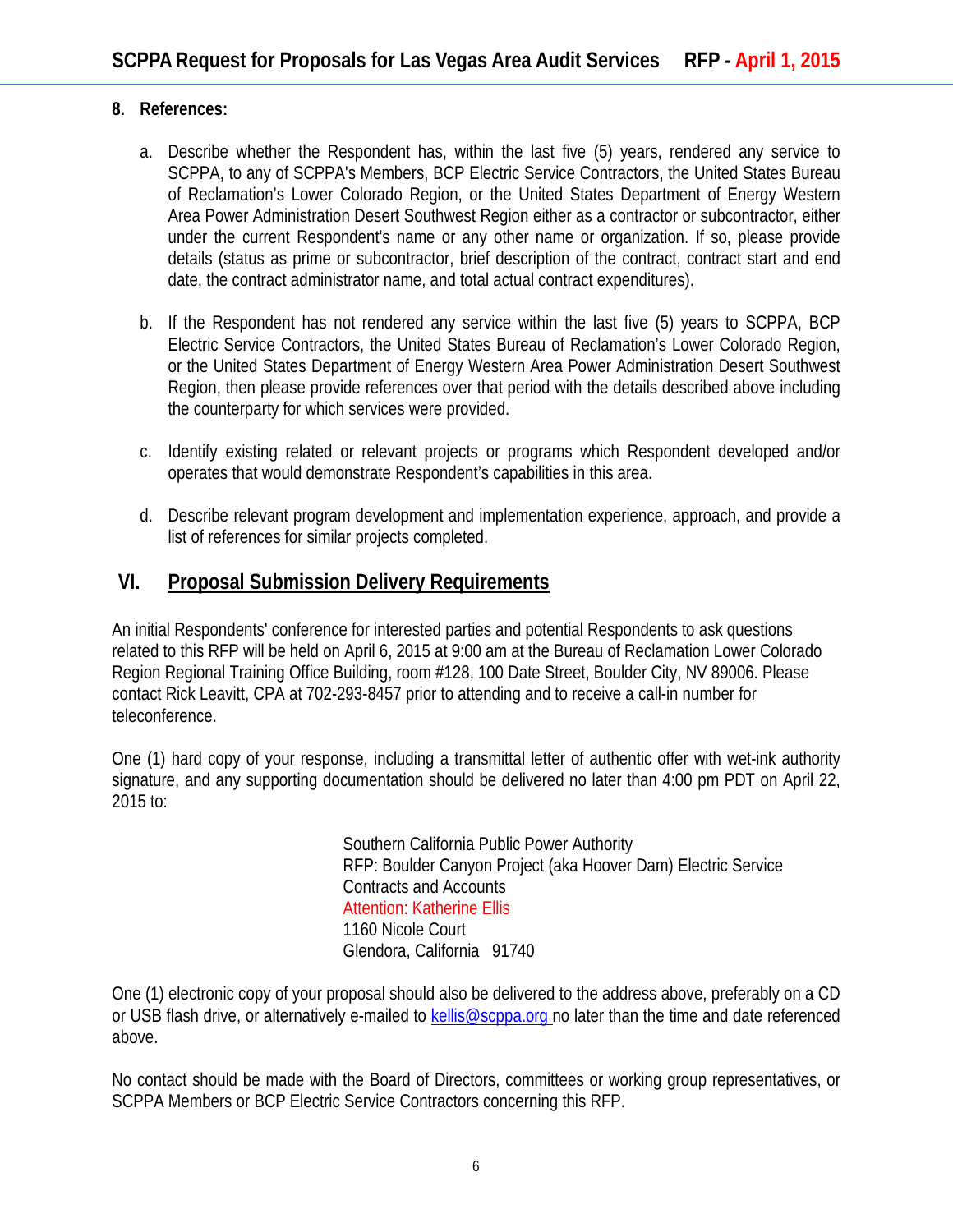All information received by SCPPA in response to this RFP is subject to the California Public Records Act and may be subject to the California Brown Act and all submissions may be subject to review in the event of an audit.

## **VII. Proposal Terms and Conditions**

- 1. SCPPA reserves the right to cancel this RFP at any time, reject any and all proposals and to waive irregularities.
- 2. SCPPA shall determine at its sole discretion the value of any and/or all proposals including price and non-price attributes.
- 3. Proposals may be sub-divided or combined with other proposals, at SCPPA's sole discretion.
- 4. SCPPA shall perform an initial screening evaluation to identify and eliminate any proposals that are, for example, not responsive to the RFP, do not meet the minimum requirements set forth in the RFP, are not economically competitive with other proposals, or are submitted by Respondents that lack appropriate creditworthiness, sufficient financial resources, or qualifications to provide dependable and reliable services for this RFP.
- 5. SCPPA reserves the right to submit follow up questions or inquiries to request clarification of information submitted and to request additional information from any one or more of the Respondents.
- 6. SCPPA reserves the right, without qualification and in its sole discretion, to accept or reject any or all proposals for any reason without explanation to the Respondent, or to make any award to that Respondent, who, in the opinion of SCPPA, will provide the most value to SCPPA and the BCP Electric Service Contractors.
- 7. SCPPA may decline to enter into any potential engagement agreement or contract with any Respondent, terminate negotiations with any Respondent, or to abandon the request for proposal process in its entirety.
- 8. SCPPA reserves the right to make an award, at its sole discretion, irrespective of price or technical ability, if SCPPA determines that to do so would result in the greatest value to SCPPA and the BCP Electric Service Contractors.
- 9. Those Respondents who submit proposals agree to do so without legal recourse against SCPPA, its Members, he BCP Electric Service Contractors, their directors, officers, employees and agents for rejection of their proposal(s) or for failure to execute or act on their proposal for any reason.
- 10. SCPPA shall not be liable to any Respondent or party in law or equity for any reason whatsoever for any acts or omissions arising out of or in connection with this RFP.
- 11. SCPPA shall not be liable for any costs incurred by any Respondents in preparing any information for submission in connection with this RFP process or any and all costs resulting from responding to this RFP. Any and all such costs whatsoever shall remain the sole responsibility of the Respondent.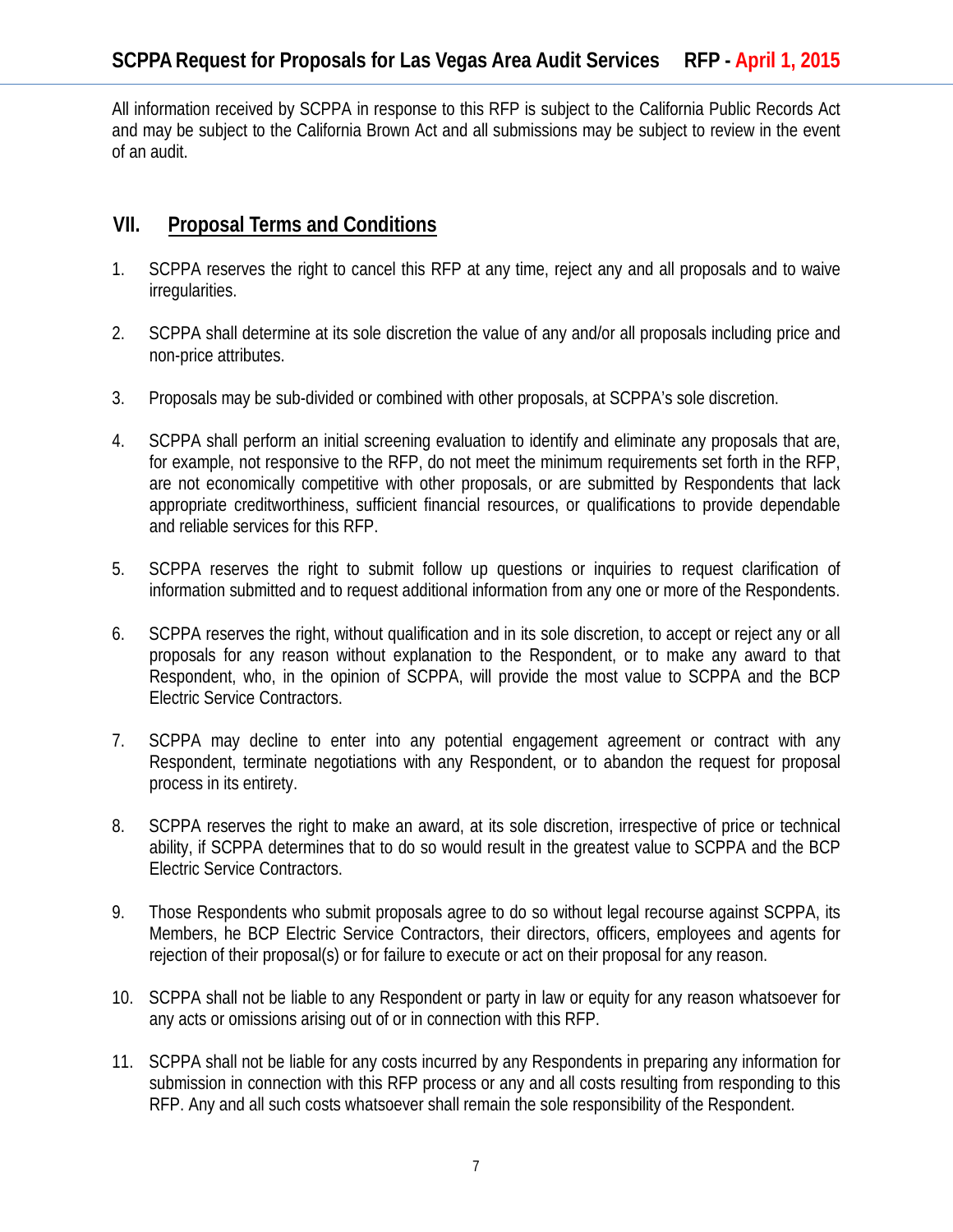- 12. SCPPA may require certain performance assurances from Respondents prior to entering into negotiations for work that may result from this RFP. Such assurances may potentially include a requirement that Respondents provide some form of performance security.
- 13. Prior to contract award, the successful Respondent shall supply a detailed breakdown of the applicable overheads and fringe benefit costs that are part of the labor rates and other direct costs associated with the services to be performed.
- 14. SCPPA Members, or BCP Electric Service Contractors, either collectively or individually may contact Respondents to discuss or enter into negotiations regarding a proposal. SCPPA is not responsible or liable for individual Members or BCP Electric Service Contractors interactions with the Respondent which are not entirely conducted through SCPPA or at SCPPA's option or election to engage the Respondent as defined within the RFP.
- 15. Submission of a Proposal constitutes acknowledgement that the Respondent has read and agrees to be bound by the terms and specifications of this RFP and any addenda subsequently issued by SCPPA.
- 16. Information in this RFP is accurate to the best of SCPPA's and the BCP Electric Service Contractors' knowledge but is not guaranteed to be correct. Respondents are expected to complete all of their due diligence activities prior to entering into any final contract negotiations with SCPPA.
- 17. SCPPA reserves the right to reject any Proposal for any reason without cause. SCPPA reserves the right to enter into relationships with more than one Respondent, can choose not to proceed with any Respondent with respect to one or more categories of services, and can choose to suspend this RFP or to issue a new RFP that would supersede and replace this RFP.

### **VIII. Additional Requirements for Proposal**

- **1. Insurance, Licensing, or other Certification:** If selected, the Respondent will be required to maintain sufficient insurance, licenses, or other required certifications for the type of work being performed. SCPPA or its Members or the BCP Electric Service Contractors may require specific insurance coverage to be established and maintained during the course of work and as a condition of award or continuation of contract.
- **2. Prevailing Wage Rates:** If selected, the Respondent will be required to conform to prevailing wage rates applicable to the location(s) where any work is being performed. Workers shall be paid not less than prevailing wages pursuant to determinations of the Director of Industrial Relations as applicable in accordance with the California Labor Code. To access the most current information on effective determination rates, Respondent shall contact:

Department of Industrial Relations Division of Labor Statistics and Research PO Box 420603, San Francisco, CA 94142-0603